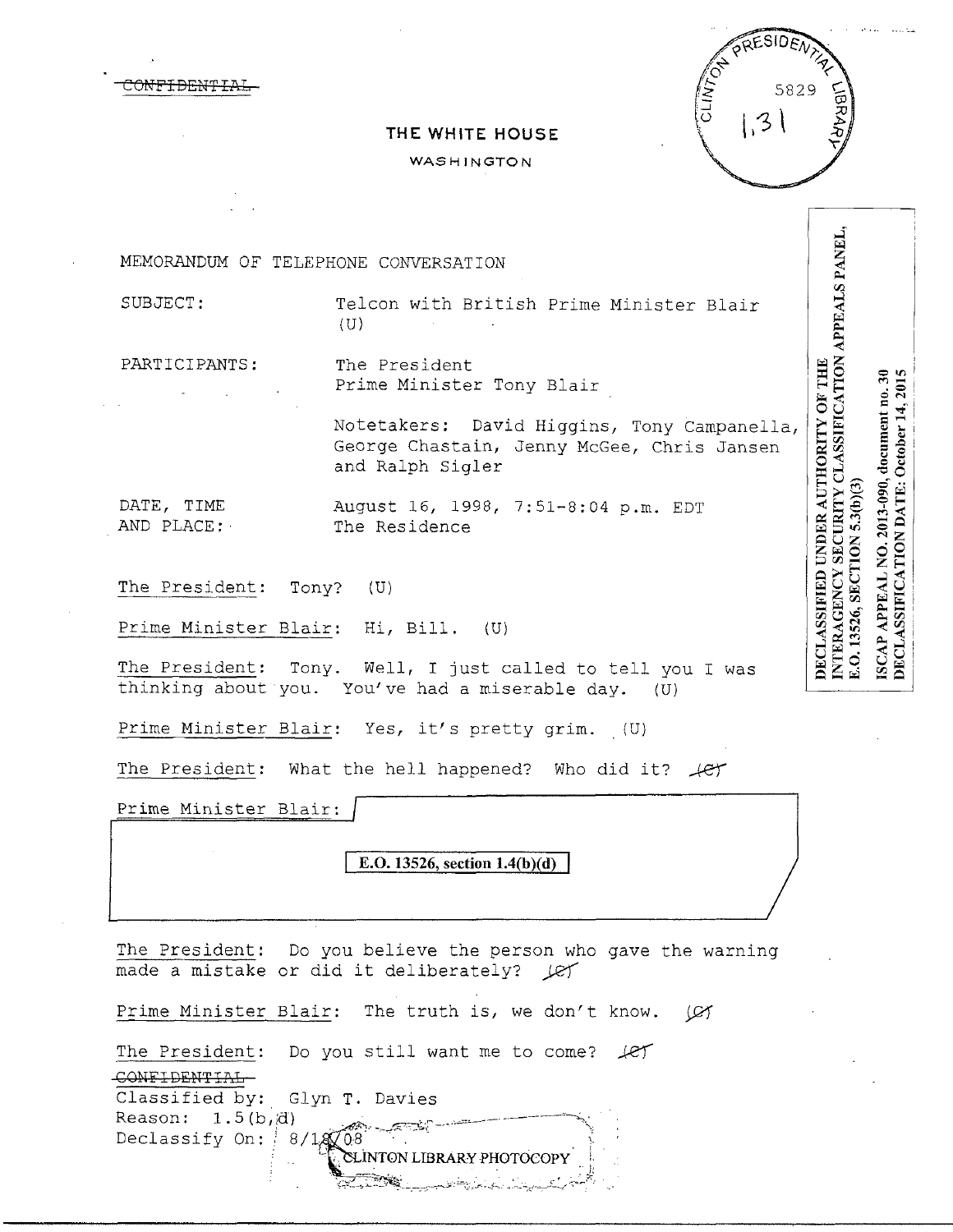| CONFIDENTIAL |  |
|--------------|--|
|              |  |

**E.O. 13526, section 1.4(b)(d)** 

| Minister<br>m⊖<br>к<br>المترسل | .<br>$\sim$<br>- 1                                                                         |  |
|--------------------------------|--------------------------------------------------------------------------------------------|--|
| ------------                   |                                                                                            |  |
|                                | the property of the company of the company of the company of the company of the company of |  |

The President: It is probably more important now than before. You need to decide as time goes by if we need to visit the site and make a stop.  $(\mathcal{L})$ 

Prime Minister Blair: Absolutely. I've visited some of the victims and families tonight. It was pretty harrowing.  $k$ ey

The President: Pretty tough, isn't it?  $\ell$ 

Prime Minister Blair: Yes, it's an awful feeling -- completely  $-$ helpless.  $+e^+$ 

The President: I just had to sit with all those people, with their families, who got murdered in Africa. There's nothing you can say, but it matters to them to know the leader of their country came to see them, so you did a good thing. Even if you felt like you have five thumbs.  $\mathcal{L}$ 

Prime Minister Blair:/

The President: Can Gerry Adams help you get these people? *Jet* 

Prime Minister Blair:

The President: Do you think they will? They could do more good in less time by helping you get these guys.  $\Box G$ 

Prime Minister Blra\_i\_r~:-/-~~~~~~~~~~~~~~~~~~~~/,,J !*.\_\_\_\_\_\_\_\_\_!* 

Prime Minister Blair: /

The President: Did they condemn it at all? (C)

Prime Minister Blair:

The President: Not just Gerry Adams, but did the IRA condemn it? What do you want them to say?  $+e$ Prime Minister Blair:<br>
The President: Not just Gerry Adams, but did the IRA condemn<br>
it? What do you want them to say? <del>(C)</del><br>
Prime Minister Blair:

Prime Minister Blair:

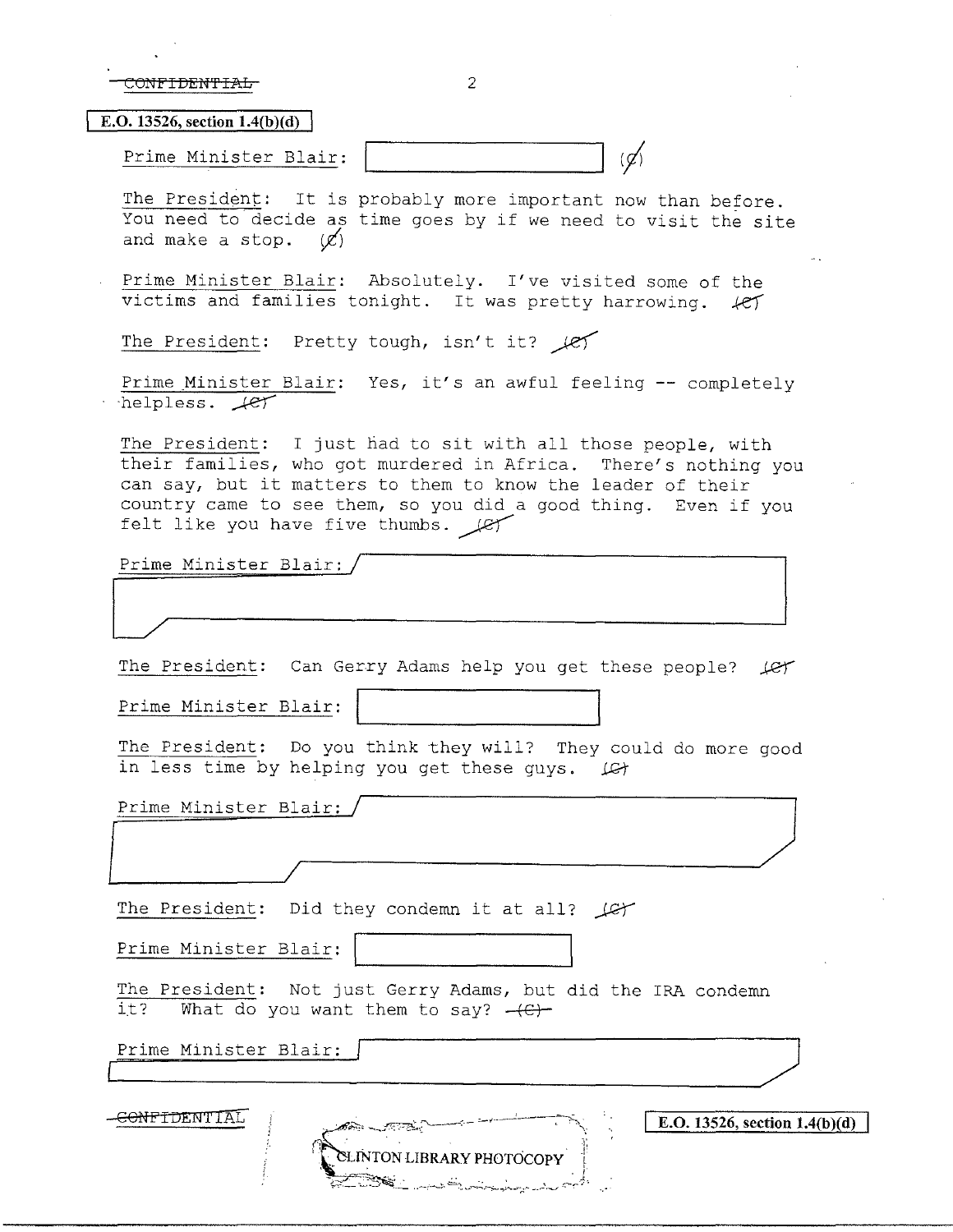CONFIDENTIAL 3

**E.O. 13526, section l.4(b)(d)** 

The President: If who proposes?  $#$ 

Prime Minister Blair:

The President: And they will agree? Both will agree? You would like the IRA to say, look, what happened is a part of the would like the five to say, fook, what happened is a part of the past, it's all over, and if the chief constables can agree on past, it s all over, and if the chief constables can agree on<br>new security measures, they will support them? I'll see what I<br>can do.  $\varnothing$ 

Prime Minister Blair:

The President: I think this is an opportunity for him, too. *,)-e1* 

Prime Minister Blair:

The President: I've got it. I will get on this right away. I guess I'll have to wait until morning to call them, but I'll be up late tonight.  $\text{Ler}$ 

| Prime Minister Blair: |  |
|-----------------------|--|
|                       |  |
|                       |  |

The President: Okay.  $\emptyset$ 

Prime Minister Blair:

The President: Ninety people, 15 hardcore. Do they have a name? (Rf

SLINTON LIBRARY PHOTOCOPY

Prime Minister Blair: \

 $\begin{array}{|c|c|c|c|c|c|}\n\hline\n\text{COMFIDENTIAL} & \text{(a)} & \text{a} & \text{b} & \text{c} & \text{c} & \text{d} & \text{d} & \text{d} & \text{e} & \text{d} & \text{f} & \text{f} & \text{f} & \text{f} & \text{f} & \text{f} & \text{f} & \text{f} & \text{f} & \text{f} & \text{f} & \text{f} & \text{f} & \text{f} & \text{f} & \text{f} & \text{f} & \text{f} & \text{f} & \text{f} & \text{f} &$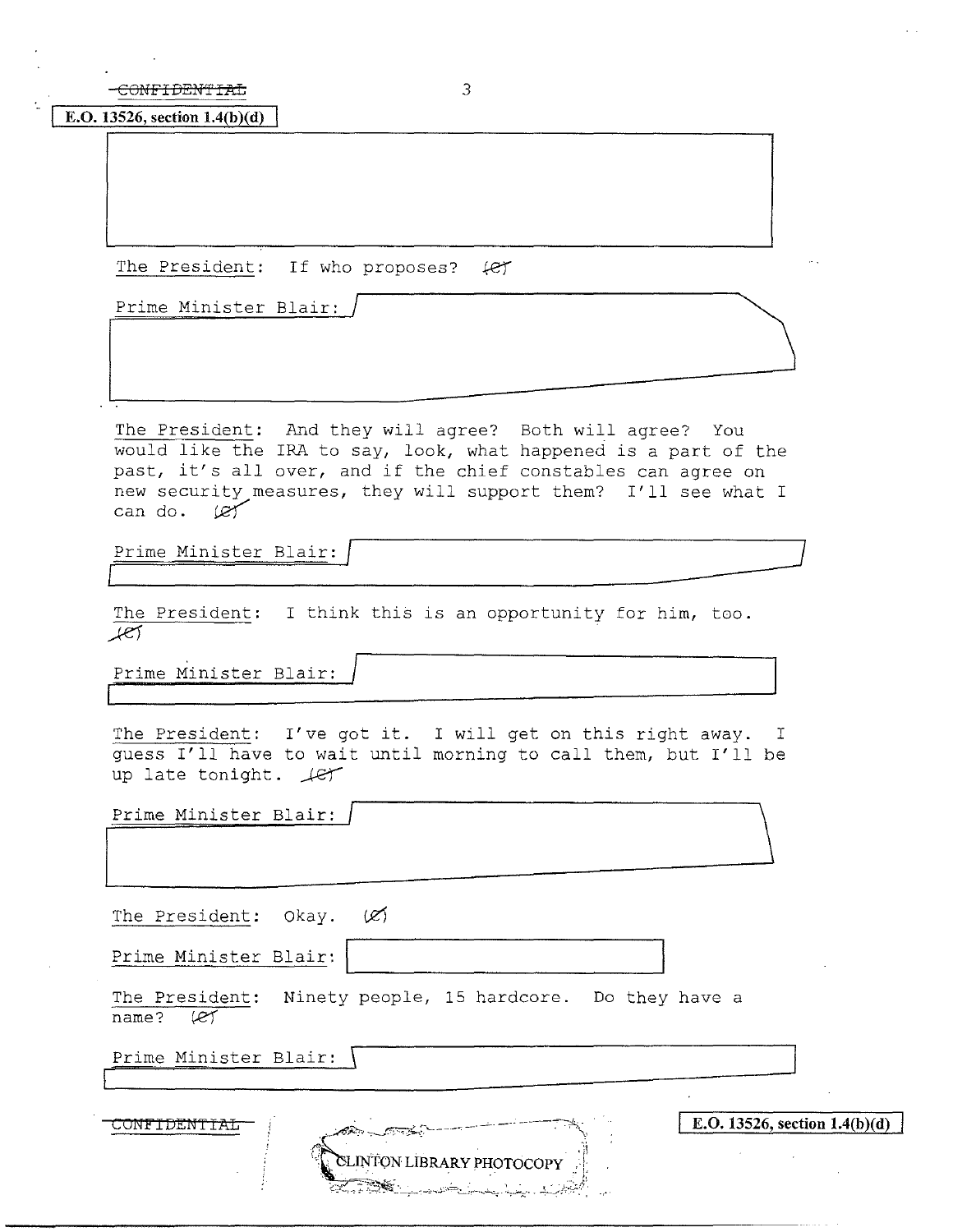CONFIDENTIAL 4

The President: All right I'll get on this.  $\downarrow$ G $\downarrow$ 

**E.O. 13526, section 1.4(b)(d)** Prime Minister Blair:

The President: Okay, got it. (Ø)

Prime Minister Blair: Bill, how are you?  $\varnothing$ 

The President: I've been up to my ass in this Africa bombing, because there's a lot more than meets the eye on what happened in Africa. If we were on a secure line, I could tell you more. But I'll see what I can do. I'll put Sandy on this tomorrow. I'll make some calls tomorrow.  $\ell$ Prime Minister Blair: / '-------------

The President: Damn right.  $#f$ 

Prime Minister Blair:

CONFIDE<del>NTIAL</del>

**E.O. 13526, section 1.4(b)(d)** 

The President: If Sinn Fein really forms an alliance with the Unionists, that leaves the other group out. You'll have a localized version of what's happened around the world, where terrorists are not associated with or funded by governments. In this case, what you've got is a cell.  $|C|$ 

I don't know who's giving them money, but we're going to increasingly have to deal with terrorists with no ties to any nation-state, including Iran, if the precedent there keeps on track. But in the case of a lot of Middle East and African countries, we could be dealing with these people, like in those old James Bond movies with SPECTRE and Dr. No. We're going to have a twenty-first century version of those.  $\mathcal{L}$ 

We're already dealing with drug cartels. The Colombian Army has been defeated in battle four times in the last year with narcodealers. They do not have the physical capacity to extract these people. They don't engage in terrorism; they just kill people who get in the way of people making money. If you can

**ON LIBRARY PHOTOCOP**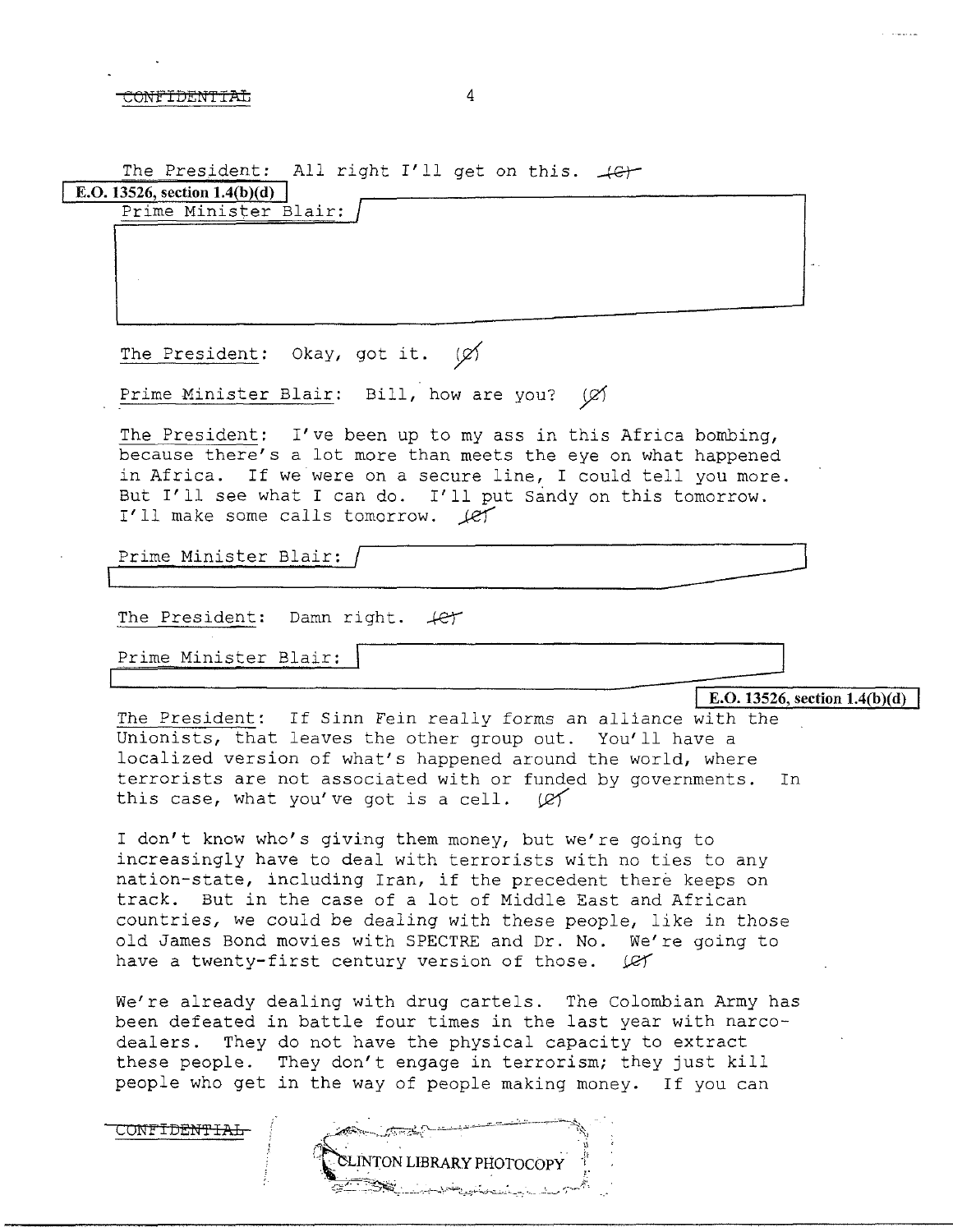## CONFI<del>DENTIAL 5</del>

get somebody worth about 200 or 300 million bucks to operate this and earn enough money per year through stock earnings and interest accounts, and if you're prepared to spend it building an international network.  $+CT$ 

Some of these guys earn enough money in terrorism and think, compared to whatever they get paid, it's more than they were making before. My worry is for all these IRA offshooots, isolated cells who were kept apart and were kept isolated from centralized control, that psychologically they may not be able to handle it. If what their real prospect is that they could lay down their arms and not go to jail and take low-paying jobs instead of terrorism, a lot of them may not be able to ·psychologically handle going to work everyday and carrying a 1unchbox.  $\cancel{\mathscr{L}}$ 

What kind of psychological message are you sending to them? What kind of economic message? Have you had someone working on getting them college payments or job help? My worry is these people will think, "I cannot imagine leading this deadly dull life." I may be wrong, but I think these people personally cannot imagine living in a different way. If you're only dealing with 15 killers and 75 others in a support system, what thought can you give to offering them an interesting life? But I'm all into dull these days. I'm all for a little more dull. This really is a problem, Tony.  $(\varnothing)$ 

Prime Minister Blair:

**E.O. 13526, section 1.4(b)(d)** 

The President: Absolutely, and infused with meaning. You ought to have a really smart person think about the psychological and economic dynamics about how they would spend their days, and do a concerted effort on persuading them how else they could spend their days. It may be B.S., but I think it's part of the problem and is worth thinking about. You've got a lot of brilliant people over there that could figure out a psychological campaign to deal with them specifically. You don't have much to lose and you might have some benefit from it. I will do these things you asked. I'm really sorry, Tony. I'm so sorry this happened. You know, I was afraid this would happen before the vote. I was afraid they might try to kill Gerry or David. *JQ1* 

Prime Minister Blair: **E.O. 13526, section 1.4(b)(d)** CONFIDENTIAL **INTON LIBRARY PHOTOCOPY**